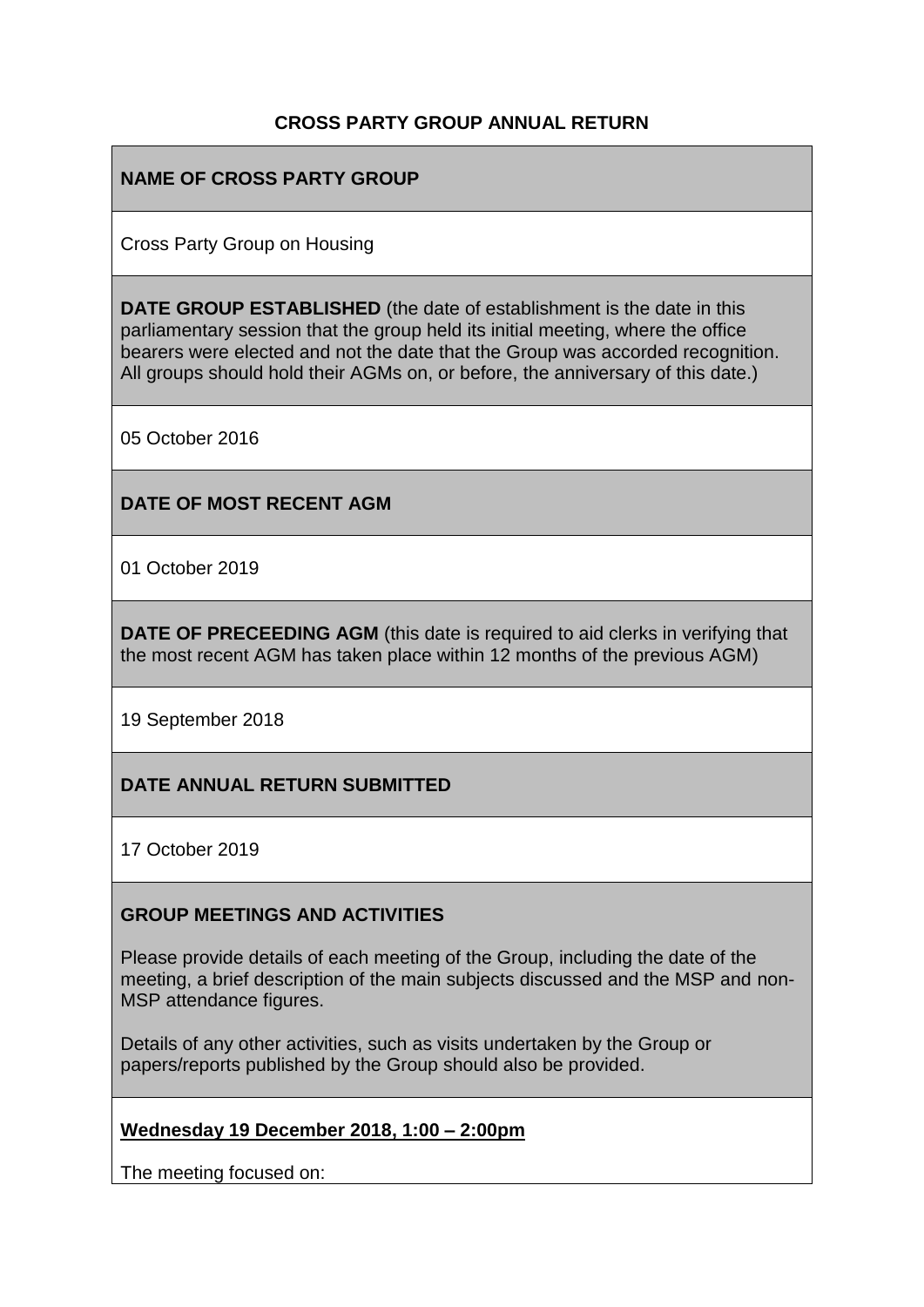# **Overview of the Fuel Poverty (Target, Definition and Strategy) (Scotland) Bill**

Speakers included:

• Elizabeth Leighton – Director, Existing Homes Alliance Scotland

# **Evaluation of links between housing and health in South West Scotland**

Speakers included:

- Liz Marquis Director, Energy Agency
- Dr Cassandra Dove Research Officer, Energy Agency

The agenda also covered the response from the Housing Minster to the CPG's letter on accessible housing and a discussion on the options for the CPG to respond to the Scottish Government's calls for views on Housing Beyond 2021.

The meeting was attended by: three MSPs (two CPG members and one nonmember), 13 non MSP individuals representing member organisations, four interested meeting attendees and three guest speakers.

### **Wednesday 20 February 2019, 1:00 – 2:00pm**

The meeting focused on:

# **Domestic abuse and housing**

Speakers included:

• Jo Ozga, Policy Worker, Scottish Women's Aid

# **Student housing and young people in the private rented sector**

Speakers included:

- Elena Semple, Vice President (Communities), NUS Scotland
- Emma Saunders, Living Rent
- Georgie Harris, Vice President Community, Edinburgh University Students' Association

The meeting was attended by: five MSPs (two CPG members and three nonmembers), 18 non MSP individuals representing member organisations, two interested meeting attendees, and four guest speakers.

# **Wednesday 22 May 2019, 1:00 – 2:00 pm**

The meeting focused on: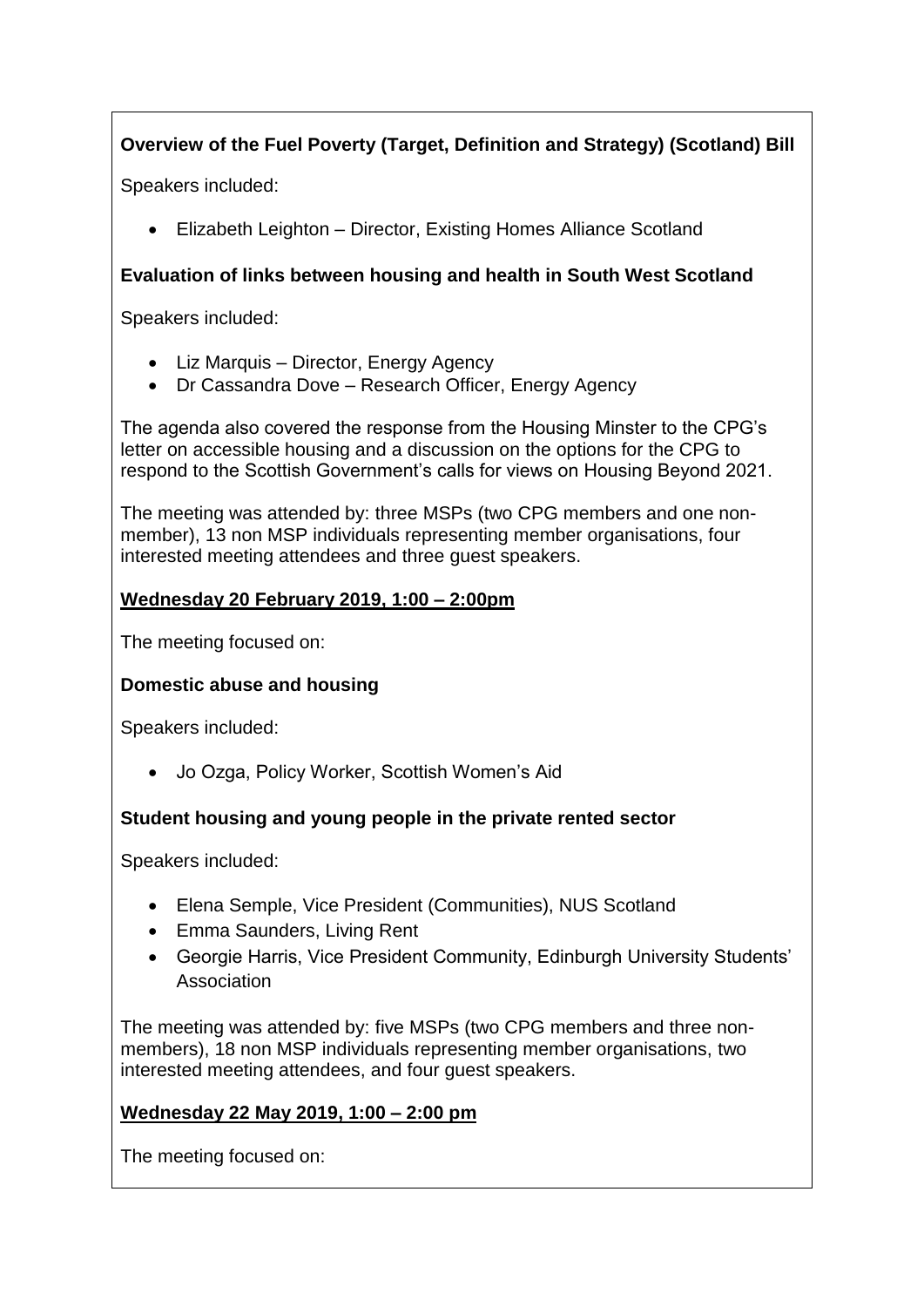#### **Housing beyond 2021**

Speakers included:

• Andrew Mott, Head of Housing Markets, Strategy and North Programmes, More Homes Division, Scottish Government

The meeting was attended by: three MSPs (two CPG members and one nonmember), 18 non MSP individuals representing member organisations, five interested meeting attendees, and one guest speaker.

### **AGM Tuesday 1 October 2018, 3:00 – 4:00pm**

The purpose of this meeting was to formally approve the minutes from the 22 May meeting and to hold nominations for Convenor and secretariat.

Andy Wightman MSP was elected as Convenor, Graham Simpson was elected as Deputy-Convenor and CIH Scotland as secretariat.

The meeting was attended by two MSP members.

#### **An additional informal meeting was held Wednesday 18 September 2019, 1:00 – 2:00pm**

The meeting focused on:

### **Housing as a human right**

Speakers included:

- Callum Chomczuk, National Director, Chartered Institute of Housing (CIH) **Scotland**
- Heather Ford, Tenant, West Cromwell, Citadel and Persevere Courts Residents Association (WPCRA)
- Aileen Campbell MSP, Cabinet Secretary for Communities and Local Government

The meeting was attended by: two MSPs (one was a member of the CPG and one was not), 23 non MSP individuals representing member organisations, 19 interested meeting attendees, and three guest speakers.

### **MSP MEMBERS OF THE GROUP**

Please provide names and party designation of all MSP members of the Group

Andy Wightman, Scottish Green Party Pauline McNeill, Scottish Labour Party Alex Cole-Hamilton, Scottish Liberal Democrats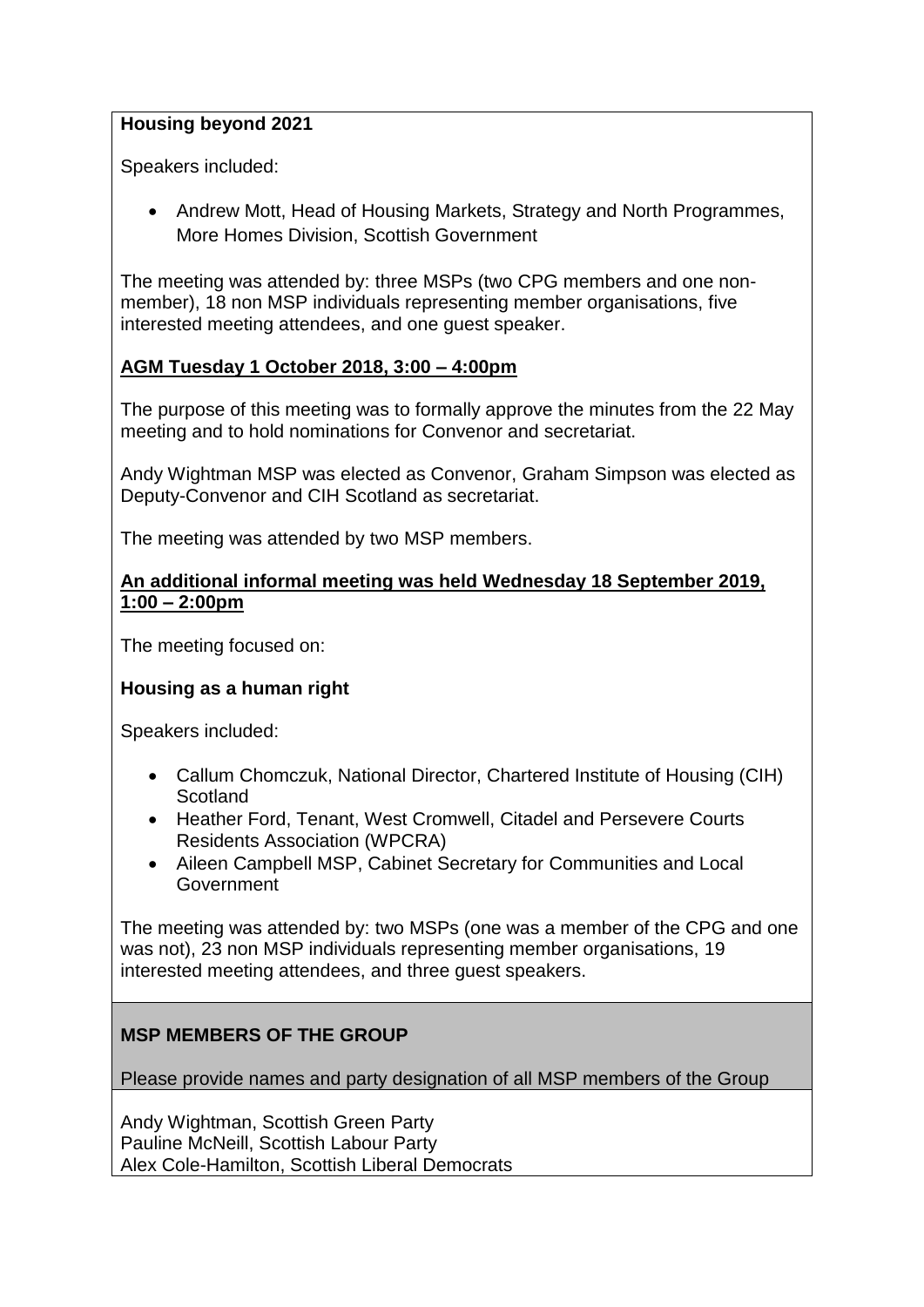Bob Doris, Scottish National Party Alex Rowley, Scottish Labour Party Graham Simpson, Scottish Conservative Party

#### **NON-MSP MEMBERS OF THE GROUP**

For organisational members, please provide only the name of the organisation, it is not necessary to provide the name(s) of individuals who may represent the organisation at meetings of the Group.

| Individuals   | <b>Councillor Peter Barrett, Perth and Kinross Council</b>     |  |
|---------------|----------------------------------------------------------------|--|
| Organisations | CIH Scotland - secretariat                                     |  |
|               | Age Scotland                                                   |  |
|               | Association of Local Authority Chief Housing Officers (ALACHO) |  |
|               | <b>Building Engineering Services Association</b>               |  |
|               | <b>Capability Scotland</b>                                     |  |
|               | <b>Clachan Co-Housing</b>                                      |  |
|               | Crisis                                                         |  |
|               | <b>Customer Focus Scotland</b>                                 |  |
|               | <b>Cyrenians Scotland</b>                                      |  |
|               | <b>Electrical Safety Council</b>                               |  |
|               | <b>Energy Action Scotland</b>                                  |  |
|               | <b>Federation of Master Builders</b>                           |  |
|               | <b>Glasgow Centre for Inclusive Living</b>                     |  |
|               | <b>Grampian Housing Association</b>                            |  |
|               | <b>Homeless Action Scotland</b>                                |  |
|               | <b>Homes for Scotland</b>                                      |  |
|               | <b>Housing Options Scotland</b>                                |  |
|               | <b>Leonard Cheshire Disability</b>                             |  |
|               | <b>LGBT Youth Scotland</b>                                     |  |
|               | <b>National Landlords Association</b>                          |  |
|               | <b>National Trust for Scotland</b>                             |  |
|               | <b>NHS Health Scotland</b>                                     |  |
|               | North Star Consulting & Research                               |  |
|               | Pagoda Porter Novelli/McCarthy & Stone                         |  |
|               | <b>PAS</b>                                                     |  |
|               | Perth and Kinross Council (Cllr Peter Barratt)                 |  |
|               | <b>Positive Prisons</b>                                        |  |
|               | <b>Registers of Scotland</b>                                   |  |
|               | <b>RIAS</b>                                                    |  |
|               | <b>RICS</b>                                                    |  |
|               | Royal Town Planning Institute                                  |  |
|               | <b>Rural Housing Scotland</b>                                  |  |
|               | <b>Salvation Army</b>                                          |  |
|               | <b>Sam Foster Architects</b>                                   |  |
|               | <b>Scottish Association of Landlords</b>                       |  |
|               | <b>Scottish Churches Housing Action</b>                        |  |
|               | <b>Scottish Cities Alliance</b>                                |  |
|               | Scottish Federation of Housing Associations (SFHA)             |  |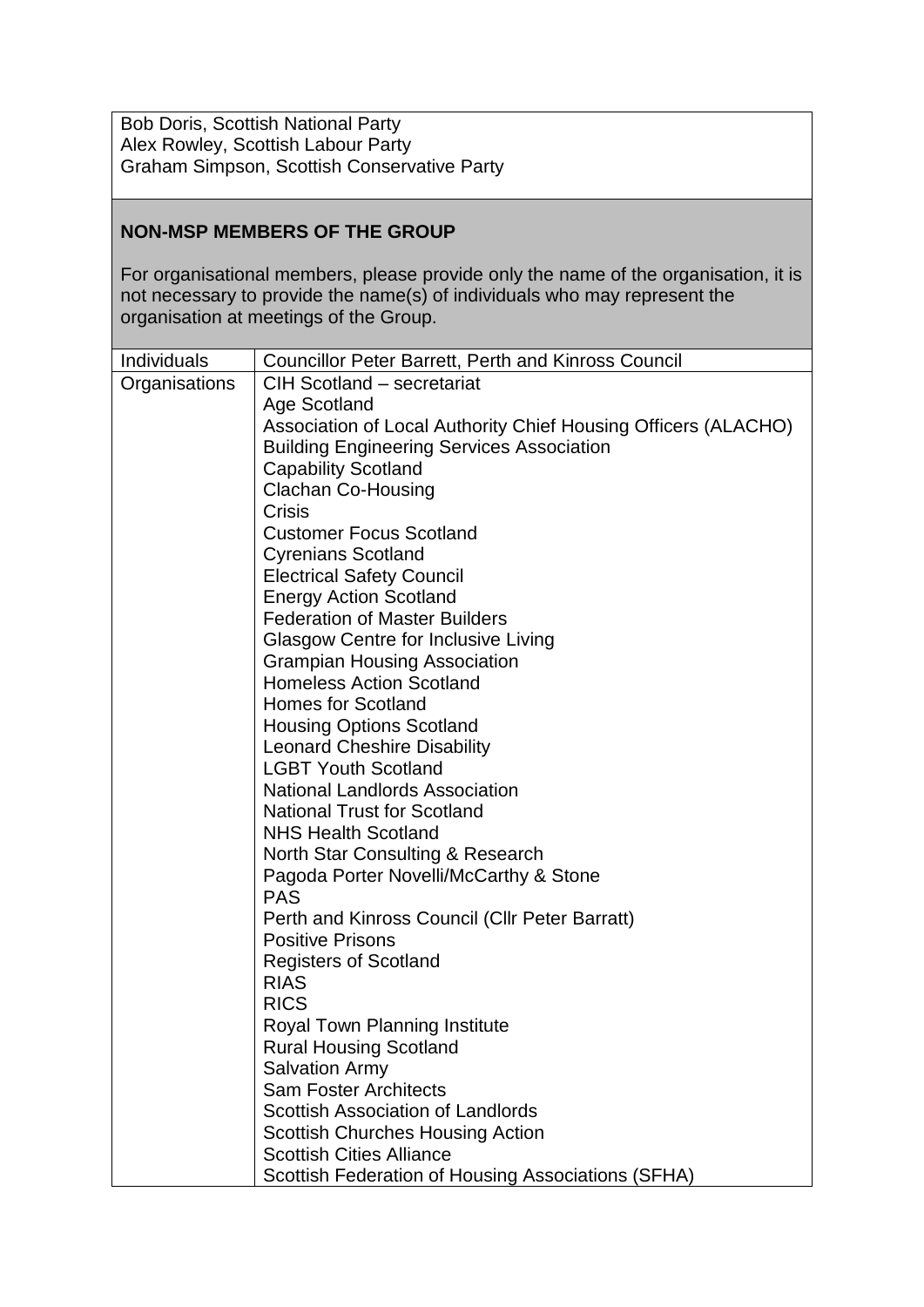| <b>Scottish Land and Estates</b>                    |
|-----------------------------------------------------|
| <b>Scottish Land Commission</b>                     |
| <b>Scottish Solicitors Property Centre/ESPC</b>     |
| <b>Shelter Scotland</b>                             |
| <b>Tenants Information Service (TIS)</b>            |
| <b>Tenant Participation Advisory Service (TPAS)</b> |
| The Vivarium Trust                                  |
| Young Art Work                                      |
|                                                     |

# **GROUP OFFICE BEARERS**

Please provide names for all office bearers. The minimum requirement is that two of the office bearers are MSPs and that one of these is Convener – beyond that it is a matter for the group to decide upon the office bearers it wishes to have. It is permissible to have more than one individual elected to each office, for example, co-conveners or multiple deputy conveners.

| Convener           | Andy Wightman MSP                             |
|--------------------|-----------------------------------------------|
| Deputy<br>Convener | <b>Graham Simpson MSP</b>                     |
| Secretary          | Chartered Institute of Housing (CIH) Scotland |

# **FINANCIAL BENEFITS OR OTHER BENEFITS RECEIVED BY THE GROUP**

Please provide details of any financial or material benefit(s) received from a single source in a calendar year which has a value, either singly or cumulatively, of more than £500. This includes donations, gifts, hospitality or visits and material assistance such as secretariat support.

Details of material support should include the name of the individual providing support, the value of this support over the year, an estimate of the time spent providing this support and the name of the organisation that this individual is employed by / affiliated to in providing this support.

Groups should provide details of the date on which the benefit was received, the value of the benefit and a brief description of the benefit.

Secretariat support is provided to the group by CIH Scotland. This role involves liaising with the Convenor and staff to agree topics for each meeting, identify and approach speakers; preparing and issuing agendas; acting as a point of contact for members and other interested parties; attending meetings; and drafting minutes. This work is carried out by CIH Scotland's Policy and Practice Manager and Policy and Practice Officer.